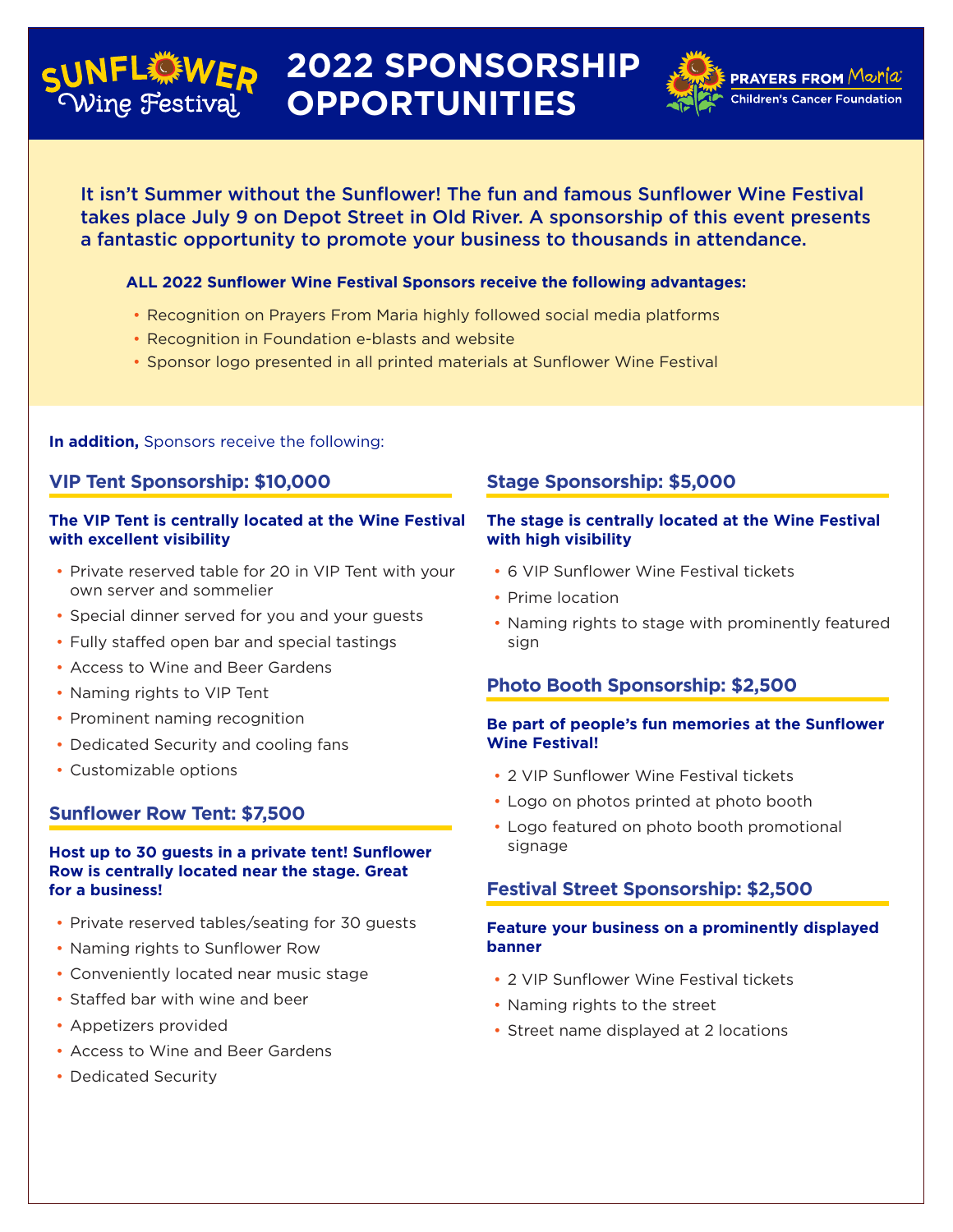### **2022 SPONSORSHIP**  SUNFLOWER Wine Festival **OPPORTUNITIES**



**PRAYERS FROM** Moria

**Children's Cancer Foundation** 

## **Maria's Shop Sponsorship: \$2,000**

#### **Maria's Shop is a highly visible area strategically located near dining, Sunflower Row and VIP Tent**

- 2 VIP Sunflower Wine Festival tickets
- Logo on signage at Maria's Shop

## **Check-In Sponsorship: \$1,500**

#### **All guests must pass through 2 check-in areas at key entrances to the event to receive wristbands**

- 2 General Admission Sunflower Wine Festival tickets
- Logo featured at each check-in area

## **It's a Relief Sponsorship: \$1,000**

#### **When they gotta go...they'll see your logo!**

- 2 General Admission Sunflower Wine Festival tickets
- Logo on signage inside and outside of mobile restrooms

## **Wine Station Sponsorship: \$500**

#### **Be visible to thousands in the Wine Tent**

- 1 General Admission Sunflower Wine Festival ticket
- Exclusive logo signage at one wine station at the Wine Festival

# PLANT THE SEEDS. GROW THE MOVEMENT. HELP US END CHILDHOOD CANCER.